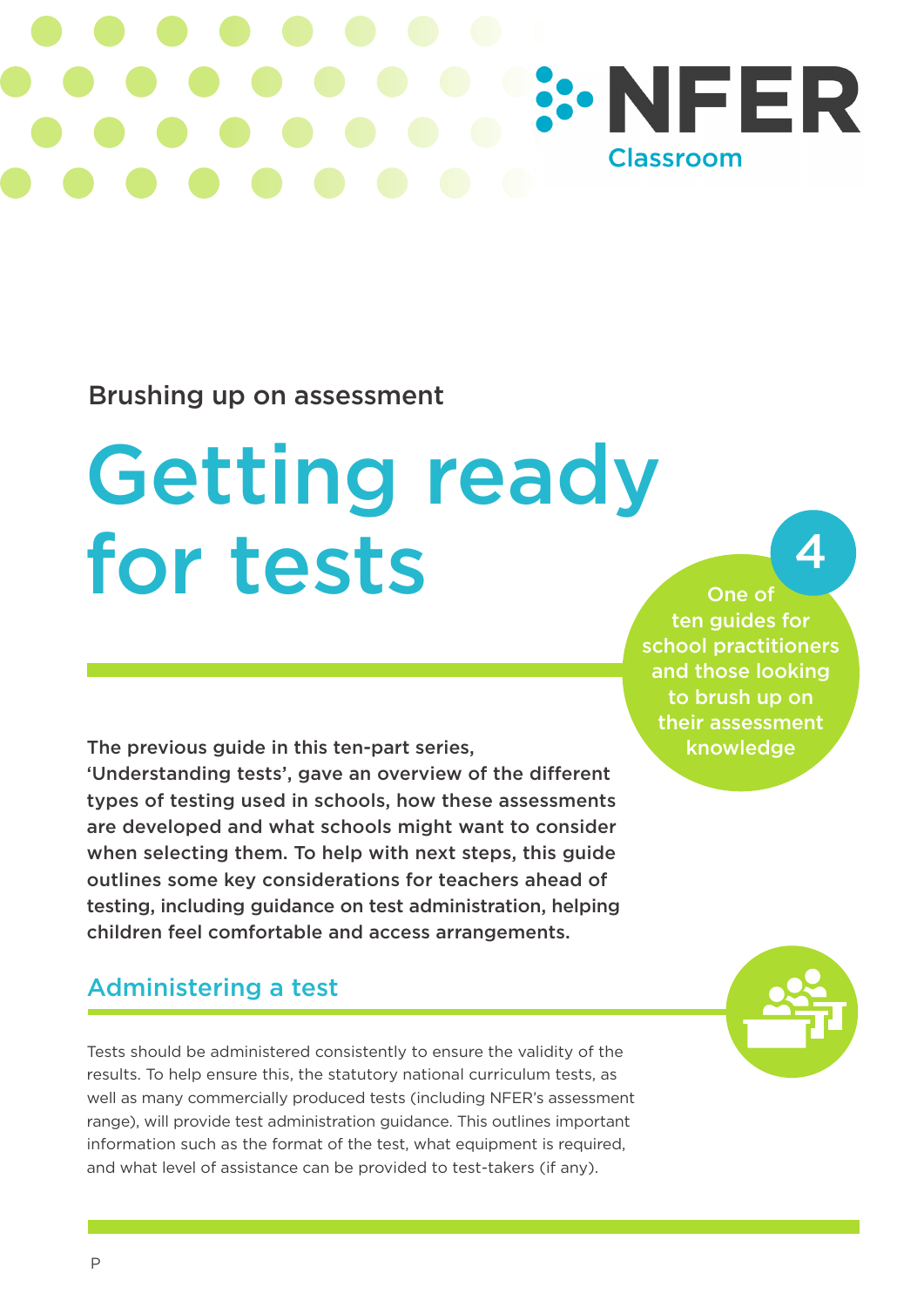If you are administering an independently produced test with no set guidance, make sure you determine the following before the test is administered:

- $(2)$ How much time should be allowed for the test?
	- Is a break necessary or appropriate? If so, how long should it be and how should it be managed?
	- What equipment is needed? (e.g. calculators, rulers, erasers, dictionaries, lined paper)
	- What will be your response if a pupil asks a question during the test?

Bear in mind that test-takers of different ages will have different needs. For example, key stage 1 children may require more assistance than key stage 2 children. They will also require shorter test periods or a break during the test. If pupils are able to read a clock, it may be helpful to explain how long the test will be and give countdowns to the class throughout the test.

#### Top tips to share with test takers

- Do not spend too long on one question; if it is too difficult leave it and try again later.
- If you finish the test early, check your answers and go back and try any unanswered questions.
- If a question is hard to understand, read it again and underline key words that tell you what to do.

#### Familiarisation

 $|2\rangle$ 

Before a test begins it may be appropriate (unless otherwise stated in the teacher administration guide) to offer some practice questions to familiarise pupils with the types of question they will be asked. Another way to familiarise pupils with different types of test questions is to integrate some test familiarisation into teaching. This can help pupils feel comfortable with the types of question that appear in tests so they are able to show what they can do, and also aids learning. This may be particularly useful in the primary stage when pupils are unfamiliar with the requirements of written assessments.

Here are some ideas for integrating test familiarisation into your teaching:

 $\ddot{\phi}$  Ask all pupils to think about a potential test question and write an answer, then discuss it as a class.

Produce several potential answers to a question and ask pupils (individually or in pairs/groups) to judge which is the best answer and explain why.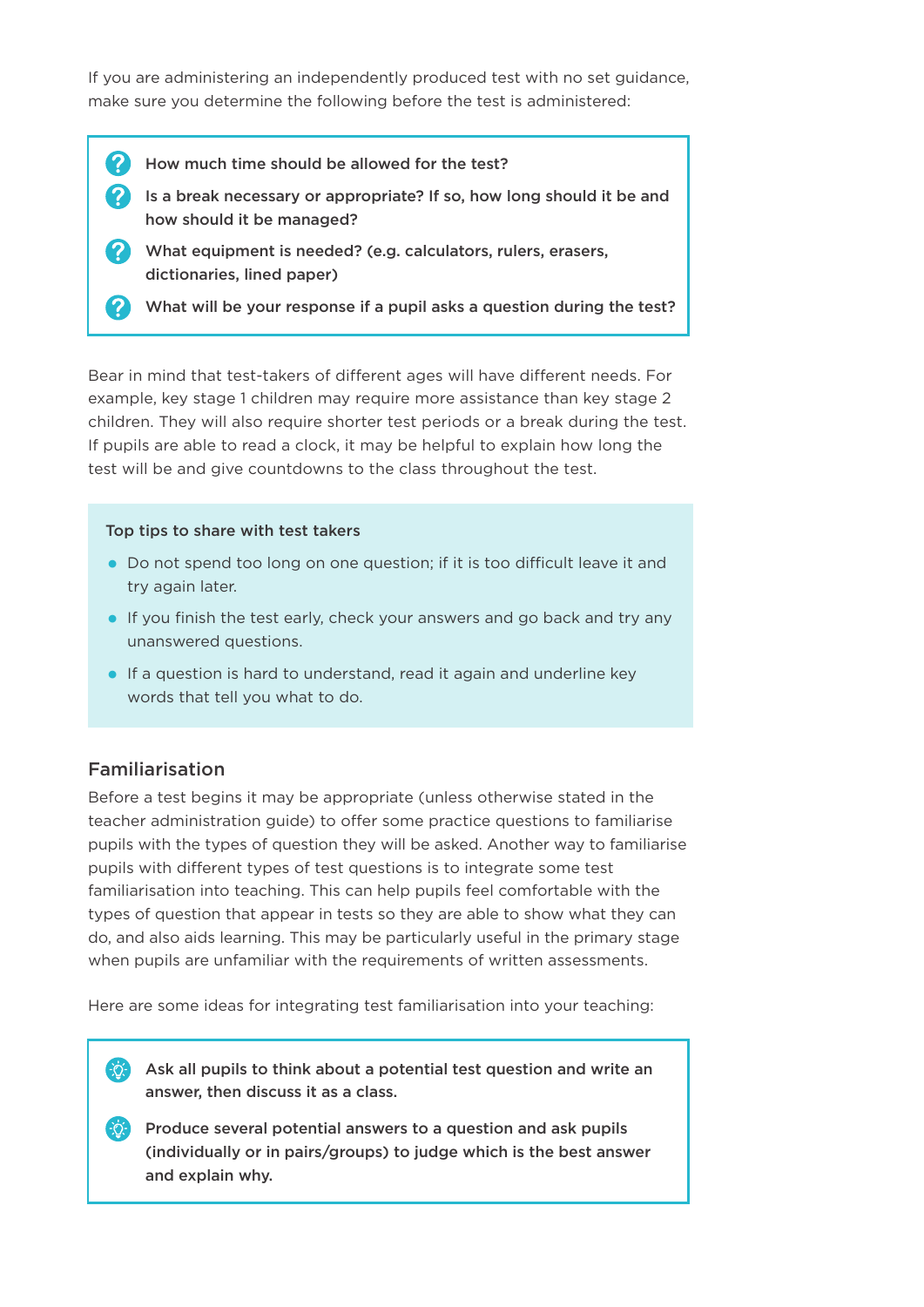Ask each pupil to write their own answer and then discuss in a small group, with each group attempting to reach a consensus about the best answer. This may mean integrating elements of different answers into the 'best' answer, and can result in further learning/ reinforcement along the way.

Strategies like these enable pupils to become familiar with the format of test questions but in a focused, unpressured environment, allowing them to reinforce their knowledge and increase their engagement with a topic. For more on formative assessment methods, see additional guides in this series *'Assessment for learning*' and '*Self and peer assessment*'.

### A broad and balanced approach

ΞÒ-

Although reading, writing and mathematics in England, and reading and numeracy in Wales, are the only subjects in which there is statutory testing, it is important that pupils are taught a broad and balanced curriculum throughout the primary stage. To support teaching and learning throughout this period, a range of assessment methods should be considered across all curriculum subjects, not just those that are formally tested.

### Access arrangements

#### Levelling the playing field

The purpose of access arrangements is to ensure that there is a 'level playing field' for all test-takers. This means that no pupil should be disadvantaged by a feature of the test requirements that is not part of the construct (e.g. a skill, ability or understanding) being assessed by a test. For example, it is often permissible to allow a reader in a mathematics test – the pupil with reading difficulties can have the test questions read out and then they work out their answers. In this instance reading ability is not being assessed – it is not part of the test construct. It would not, however, be appropriate to have a reader for a reading test, for the passages or the questions. The skill that is being assessed in this case is reading, including decoding. The provision of a reader would provide an unfair advantage to the test-taker.

In a technical sense, what we are trying to avoid is 'construct irrelevant variance' – something having an impact on test outcomes that is not part of the construct being assessed. It is important therefore that it is very clear to the administrator exactly what the purpose of the assessment is and what is to be taken into account in the evaluation or marking. What we must ensure is that each test-taker is given as fair a chance as possible to demonstrate their skill in the assessed construct; what we must be careful to avoid is compromising the assessment by introducing inappropriate access arrangements. In addition, the pupil must be familiar with any access arrangement that is being used and it should be part of their usual classroom practice and not introduced just for the assessment.



Additional time is an access arrangement that can be very helpful for some children and actually be unhelpful for others.